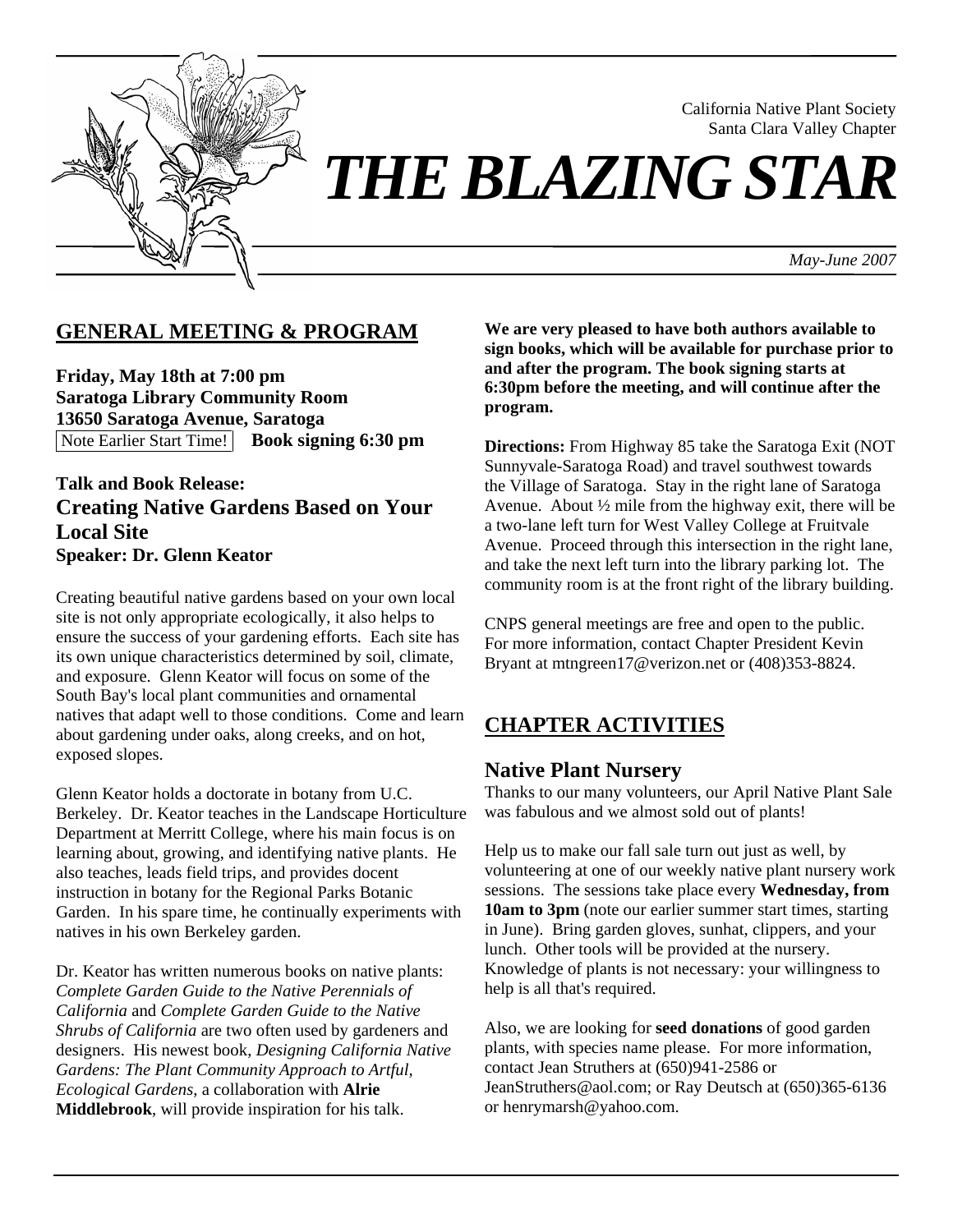2 www.cnps-scv.org *May-June 2007*

**Directions**: Hidden Villa is located on Moody Road west of Foothill College. From Hwy 280 in Los Altos Hills, take the Moody Road exit and head west. Two miles west of Foothill College, look for the Hidden Villa sign and driveway on the left. Proceed over the bridge, and park in the visitor center parking lot to your right. The Native Plant Nursery is at the greenhouse just beyond the visitor center.

# **Wildflower Show & Sale Debrief May 3**

The next event related to our Spring Native Plant Sale and Wildflower Show will be a debrief meeting. Everyone is welcome to attend and provide comments, reminders of what worked well, and suggestions on what we can improve upon.

The meeting will be on **Thursday, May 3, at 7pm** at the PCC in Palo Alto. For more information, or to provide input if you are unable to attend, contact Kevin Bryant at mtngreen17@verizon.net or (408)353-8824.

**Directions to the PCC:** (Peninsula Conservation Center), 3921 E. Bayshore Road, Palo Alto. From Highway 101, take the "San Antonio North" exit, get immediately into the left-hand turn lane, and turn LEFT onto East Bayshore. This will curve around to the left, then right. Turn right on Corporation Way. Then turn into the first driveway on your left, which leads to the PCC parking lot.

# **Gardening with Natives**

Gardening with Natives (GWN) is a special interest group within the Chapter which meets on the first Thursday of each month, usually at the Peninsula Conservation Center (PCC) in Palo Alto (directions below). The group is open to all, and includes a mix of seasoned native plant gardeners as well as beginners. Newcomers are always welcome.

Our May meeting will be combined with the Chapter General meeting on May 18, and the program will be a talk by Dr. Glenn Keator, "Creating Native Gardens Based on Your Local Site." See the first page of this newsletter for details.

#### **Thursday, June 7, 5:45pm DeAnza ESA Tour of DeAnza Environmental Studies Area Host: Annie Presler**

Annie Presler, curator, will lead our group on a guided tour of the new Kirsch Center, a LEED-certified green building, and the Cheeseman Environmental Study Area at De Anza College. The Cheeseman ESA is home to a mature, 100% native garden, designed by Doug Cheeseman that is used as an outdoor classroom for the students at De Anza College.

The garden is arranged in naturalistic communities with interpretive exhibits and features plants from 12 different native plant communities of California. This well established garden, also featuring a manmade waterfall and a riparian area with a pond, provides habitat for over 40 species of birds, many butterflies, blue belly and alligator lizards, California slender salamander and numerous insects. The property is located on 1.5 acres.

**We will meet Annie at 5:45pm** in the lobby of the Kirsch Center for Environmental Studies. The tour starts promptly at **6pm**.

**Directions:** The street address is 21250 Stevens Creek Blvd in Cupertino. From Hwy 85 take Steven's Creek Blvd. heading east. Turn right on Stelling Road. Turn right on McClellan. Turn right into the south entrance of campus. Take an immediate left and an immediate right into parking lot D.

Parking passes for \$2 are located in the yellow dispenser on the left (south) side of the parking lot. The Kirsch Center for Environmental Studies and the Cheeseman Environmental Study Area are due east of the parking lot.

Carpooling is recommended, and all cars are required to have a valid parking pass, so bring \$2 in quarters.

For more information on the Gardening with Natives group, visit its website at **www.GardeningWithNatives.com**. GWN maintains a Yahoo group with over 400 members, a true resource for native plant gardeners in this area. To join the Yahoo group, visit **groups.yahoo.com/group/ GardeningWithNatives**. To contact the GWN Steering Committee, email GardeningWithNatives@yahoo.com or call Arvind Kumar at (408)715-7020.

# **Native Hill - Pleasant Surprises**

This spring has brought a few surprises to our Native Plant Garden on the Foothill College Campus, with annual lupines and Clarkia abounding despite few if any last year. The site is presently a profusion of golds, yellows, blues and purples as flannel bush, ceanothus, poppies and sages are all in bloom with baby blue eyes and blue flax flowering for the first time at the garden.

Native bees and butterflies abound along with hummingbirds and a pair of red winged hawks that have taken up residence adjacent to the garden. Finally, our pink flowering California buckeye, our pride and joy, is beginning to show signs of its brilliant hue as it approaches its peak with a shower of solemn pink clusters.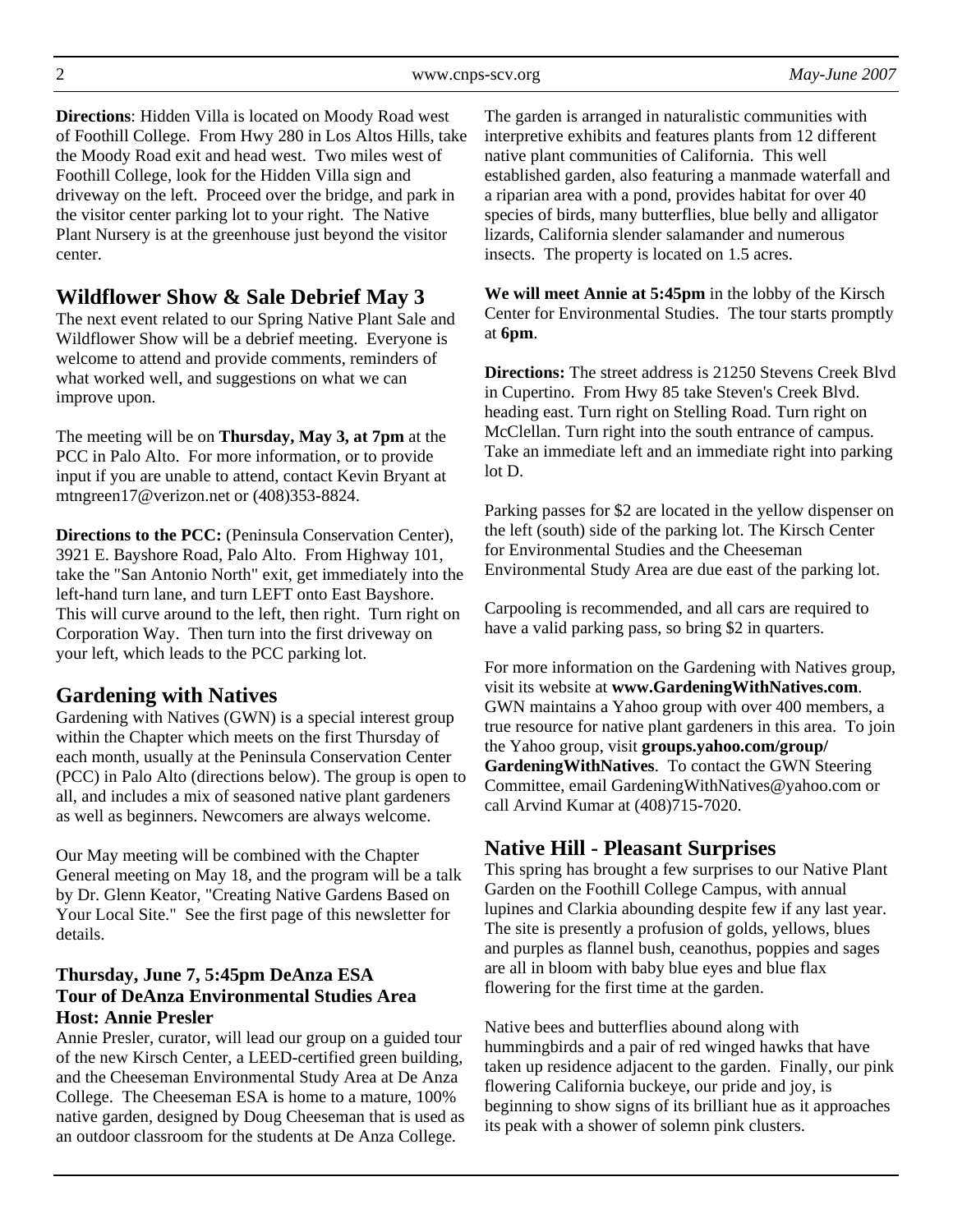As always, if you would like to volunteer at the garden or be added to the email list to be notified of upcoming workdays, contact Phil Higgins at phidor@juno.com or (650)941-4752.

## **Habitat Restoration at Edgewood Park**

Join us as we restore sensitive habitats at Edgewood Park and enjoy spring and summer wildflowers. Weeding sessions take place at the following times:

- **Friday mornings** throughout the year, starting at **9am**
- **Wednesday evenings** during daylight savings time (mid March to early November), starting at **5:30pm**
- Occasional **Saturday mornings** (Spring-Fall).

Weeders should meet at the designated meeting place at the appointed time, after which the group will proceed to the work site for that outing. Late comers are welcome, and should simply proceed to the designated work site on their own (when possible, a map to the work site will be posted at the meeting place).

Outings are held on a "weather permitting" basis. Generally, if the weather is no wetter than light/intermittent sprinkles, we'll proceed as scheduled. In the event of heavy or steady rain, we'll cancel.

The remaining **Saturday morning** work outings, from **9am to noon**, are as follows:

| Date     | <b>Meeting Place</b> | <b>Work Site</b>  |
|----------|----------------------|-------------------|
| May 19   | Old Stage Day Camp   | Sylvan Loop       |
|          | Kiosk                | Trail, South wing |
| June 16  | <b>West Kiosk</b>    | Mow site 1        |
| July 21  | West Kiosk           | <b>TBD</b>        |
| August 4 | West Kiosk           | TRD               |

For details, including the latest schedules and meeting places, see our Weed Warriors website at

**edgewood.thinkersrus.net.** Or contact Paul Heiple, at (650)854-7125 or pheiple@gmail.com, or email John Allen at jcakwa@earthlink.net.

# **Legislation, Invasives, Conservation, and Rare Plant Committee**

Our small but active Livecorps Committee is seeking people who wish to get involved with preserving, protecting, and understanding native species and plant communities throughout our chapter's area. No experience is necessary, only a desire to help retain what remains of our natural heritage.

If you would like to get involved, our next meeting will be **Tuesday, May 15 at 6pm** at the PCC. We'll supply the pizza! For more information, contact Kevin Bryant at mtngreen17@verizon.net or (408)353-8824.



#### **California Flannelbush** ©2005 Ann Miller **(***Fremontodendron californicum***)**

Transform a dry slope, in sun or part shade, by the floriferous display of this lovely shrub. In spring, the branches of flannelbush are covered with large golden fivepetaled flowers. This shrub is found in sandy washes and slopes in all parts of California except its deserts. Most varieties grow up to 15' tall and look their best when given sufficient space. *F.c. decumbens* is a smaller plant, to 4'. Plant it in well-draining soil and do not water established plants in summer. Combines well with blue-flowered ceanothus.*—Arvind Kumar*

## **Photo Group**

Our Chapter Photo Group is a special interest group of members which meets on the third Monday of most months at the Peninsula Conservation Center (PCC) in Palo Alto. The Group is open to all, and includes both beginning and experienced photographers.

Our next meeting will be **Monday, May 21, from 7-9 pm** at the PCC. The program will be "Photographs of Genus *Calochortus,*" and all are invited to bring images of these beautiful plants.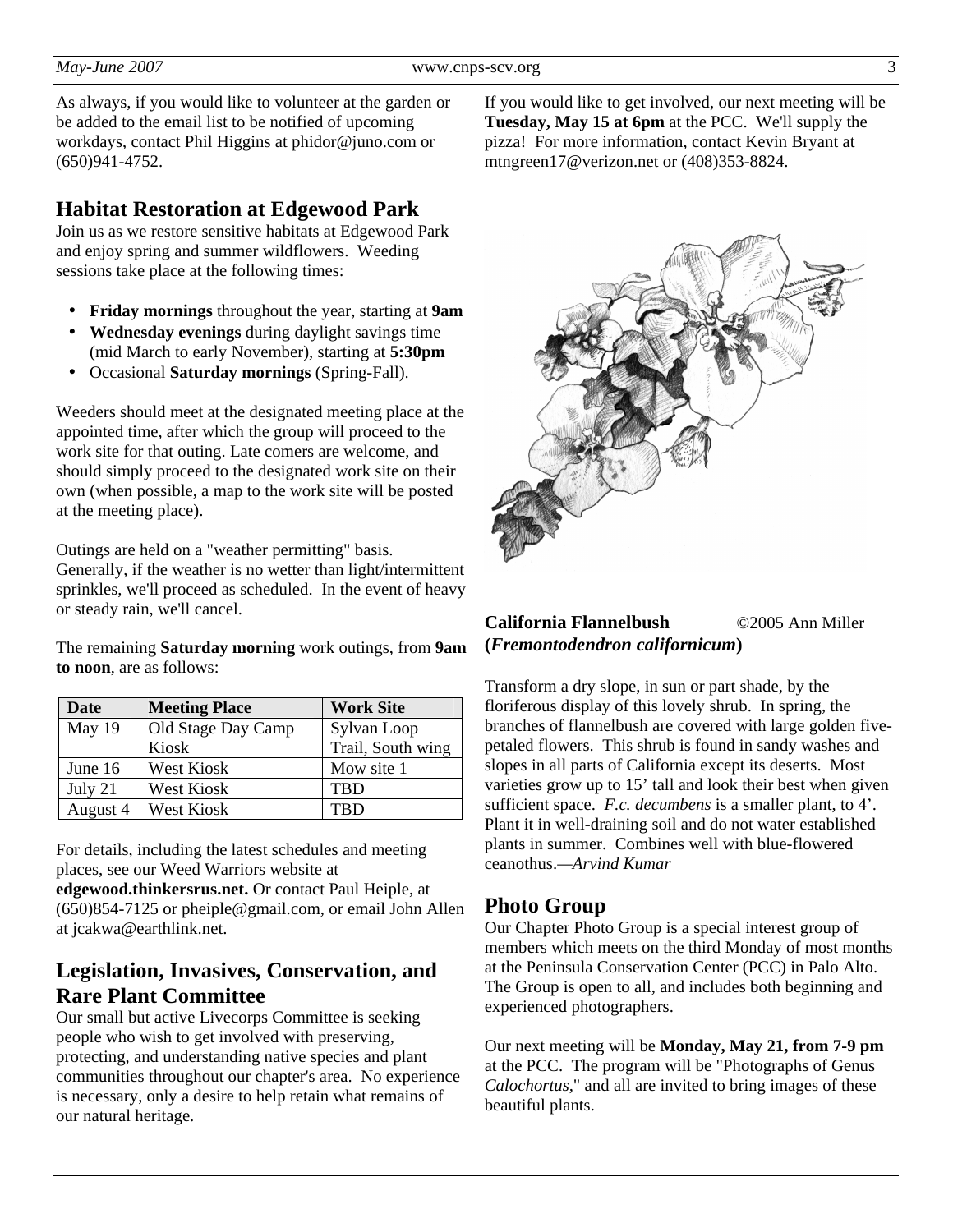The group will not meet again until September. For more information, contact Patrick Gallagher, at (408)483-9366 or drrust@greenisles.com.

# **Keying with Natives**

Join us on the last **Friday** of every month, from **6:30pm - 8:30pm**, in a fun gathering to meet with other native plant enthusiasts to sharpen your keying skills. The next meetings will be **May 25** and **June 29** at the PCC building in Palo Alto. Contact David "Tex" Houston or Sally Casey for details. Contact David at tex009@sbcglobal.net, and Sally at (408)377-0989.

# **CONSERVATION NEWS**

# **Marsh Ecology Short Course Repeat**

Since we had some dozen more applicants than could fit into our first March Ecology short Course held in March, our Chapter is offering a second session. Thus, once again we are co-hosting the Marsh Ecology Short Course at the PCC, **Mon-Wed, May 14-16, 9:30am - 4:30pm**.

Dr. Peter Baye will provide an overview of tidal marsh plants and communities, historic and modern, of the San Francisco Bay Estuary, in slide lecture and field trips to representative marshes and wetlands.

Dr. Howard Shellhammer will discuss the historical depth and character of South San Francisco Bay and the effects of sea level rise on salt pond restoration and levee design. Monday's class will include a short field trip to the Palo Alto Baylands Marsh.

Clyde Morris will present an overview of the South Bay Salt Pond Restoration.

Course and materials fee is \$75. For further information, contact Libby Lucas at JLucas1099@aol.com or (650)948- 3552. Co-sponsored with Citizens Committee to Complete the Refuge. **To sign up**, make checks payable to CCCR and mail along with address, phone number, email, and affiliation, to 453 Tennessee Lane, Palo Alto, CA 94306.

# **CHAPTER FIELD TRIPS**

**Chapter field trips** are free and open to the public. They are oriented to conservation, protection and enjoyment of California native plants and wildlife, and we adhere to all rules and guidelines for the lands on which we are visiting.

**In our region it is very important to be prepared for hiking on rugged & steep terrain, wide temperature ranges and rapidly changing conditions at any time of year. All participants should wear sturdy footwear and carry sufficient water, sun protection, food, clothing layers, personal first aid and other supplies you may need. If you have any questions about your ability to participate in a particular field trip, please contact the trip leader in advance.** 

#### **May 5-6 Sat-Sun Morro Bay (SLO County)**

Join members Ken Himes, Carolyn Dorsch and Michael Yantos for a spring exploration of central California's coastal region, Morrow Bay, Montana del Oro and Los Osos. Easy car stops and short hikes. Search for many endemics to area, and several outerlaying species. Camping or nearby motels.

Contact Carolyn Dorsch at (650)804-6162 or cdorsch1@aol.com, or Ken Himes at (650)591-8560 to receive further information or to **reserve your spot.**

#### **May 12 Sat 10am Mills Canyon - Burlingame**

Join CNPS leader Ken Himes and members of Friends of Mills Canyon for a 2.5 mile loop walk. The canyon has a surprisingly diverse flora, including bigleaf maple, *Acer macrophyllum*, along shady Mills Creek and open sunny slopes in the upper northwestern portion of the nature area.

**Directions:** from I-280, exit Trousdale Drive, on east side of I-280. Turn right onto Skyline Blvd, proceed south about 3/4 mile and turn left onto Hillside Drive. Proceed northeast (toward bay) on Hillside for about 3/4 mile to Adeline Drive. Turn left onto Adeline Drive and proceed a short distance to the trailhead.

**From 101**, take Broadway exit and proceed in westerly direction on Broadway to El Camino Real. Turn right onto El Camino and proceed in northerly direction for three blocks and turn left onto Hillside Drive. It is about 2 miles up Hillside to Adeline Drive. Turn right onto Adeline Drive and proceed a short distance to the trailhead.

The hike will last about three hours. Bring lunch, water, and sturdy hiking shoes. The trail is not very steep, and has no particular hazards. Call Ken (650)591-8560 for additional details. A plant list will be provided.

#### **May 13 Sun 9am Mt. Hamilton Driving Tour**

We will make our annual traverse of mighty Mt. Hamilton at its high point, enjoying stops on the western slopes and at the top of the Bay Area before heading to walk around and